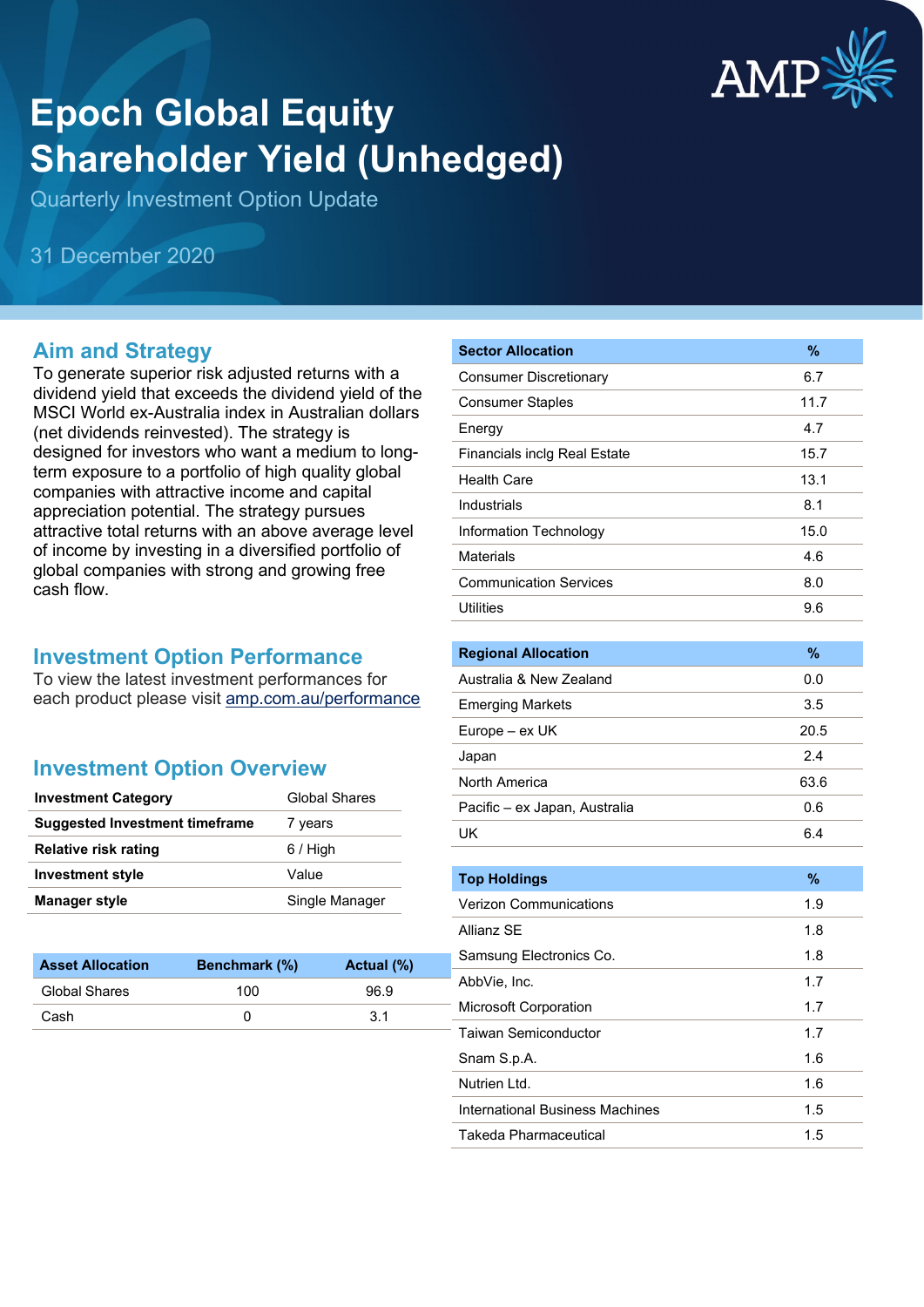## **Portfolio Summary**

- The Fund's focus on dividend-paying stocks was under pressure during the last few weeks of the quarter as confidence about a recovery led investors to focus on growth and cyclical stocks as opposed to yield.
- Epoch remains committed to maintaining a portfolio of high-quality companies that are well-positioned to deliver their shareholder yield characteristics during these volatile markets. They are happy with the upside participation but acknowledge that the strategy may lag during record-setting market rallies.
- Epoch's screen continues to provide a robust opportunity set, and they have continued to deliver an attractive level of income. Many of the drivers that led to strong dividend payouts over the past decades remain intact. Epoch continues to believe that companies will not abandon sound capital allocation practices.

#### **Investment Option Commentary**

The Fund generated a positive absolute return for the fourth quarter. Epoch remains committed to maintaining a portfolio of high-quality companies that are well-positioned to deliver their shareholder yield characteristics during these volatile markets. Epoch are happy with the upside participation but acknowledge that the strategy may lag during record-setting market rallies. During the quarter, the majority of sectors contributed positively to absolute performance. Strong returns for portfolio holdings in financials and information technology led to some of the largest contributions on the sector level. Materials and energy also contributed positively. Health care, consumer staples and utilities detracted. Most countries contributed positively with the U.S. the strongest contributor by far while the U.K. detracted.

The Fund's focus on dividend-paying stocks was under pressure during the last few weeks of the quarter as confidence about a recovery led investors to focus on growth and cyclical stocks as opposed to yield. Utilities detracted from relative performance, driven by both stock selection and an overweight. Stock selection in communication services, health care and industrials also detracted. On the positive side, stock selection in information technology was the most notable contributor as semiconductor and technology hardware holdings in the portfolio outperformed. On a country basis, the U.K. was the largest detractor, followed by the U.S., while an overweight to Korea and Taiwan modestly contributed. Among the largest individual positive contributors to absolute performance were Samsung Electronics and Taiwan Semiconductor Manufacturing (TSMC). Among the largest individual detractors were Kimberly-Clark and Amgen.

#### **Market Commentary**

Stocks surged following November announcements from Pfizer/BioNTech and Moderna that their respective mRNA vaccines for COVID-19 had high efficacy rates in late-stage trials. Both vaccines were granted fast-track approvals from regulators. AstraZeneca subsequently reported positive results for its more traditional viral vector vaccine. Broad-based indexes achieved record highs, with many sectors recording positive returns. Many industries hardest hit by the pandemic saw their shares rebound. The energy sector was the best-performing with a recovery in oil prices, followed by financials and consumer discretionary stocks. Consumer staples and health care detracted. Information technology provided market-like returns as investors weighed heightened regulatory scrutiny against the sector's leverage to secular growth and disruption themes. In the U.S., the recovery in the labour market slowed. Returns were strongest in Europe.

## **Outlook**

The short-term macro-outlook is challenging, as COVID-19 cases are on the rise in many parts of the globe. Broad lockdowns have been re-imposed across much of Europe and North America, and in many emerging markets, although they are expected to be shorter-lived than in early 2020. As a consequence, GDP growth is expected to slow before increasing for the remainder of the year.

Epoch's screen continues to provide a robust opportunity set, and they have continued to deliver an attractive level of income. Many of the drivers that led to strong dividend payouts over the past decades remain intact. Epoch continues to believe that companies will not abandon sound capital allocation practices. Many management teams continue to reaffirm their commitment to paying dividends and resuming share repurchase programs. They expect this trend to continue and even perhaps accelerate. They remain confident that the strategy will deliver market-like returns over the long-run, with lower-than-market volatility, attractive and consistent income in a yield-starved world, good upside participation and strong downside protection.